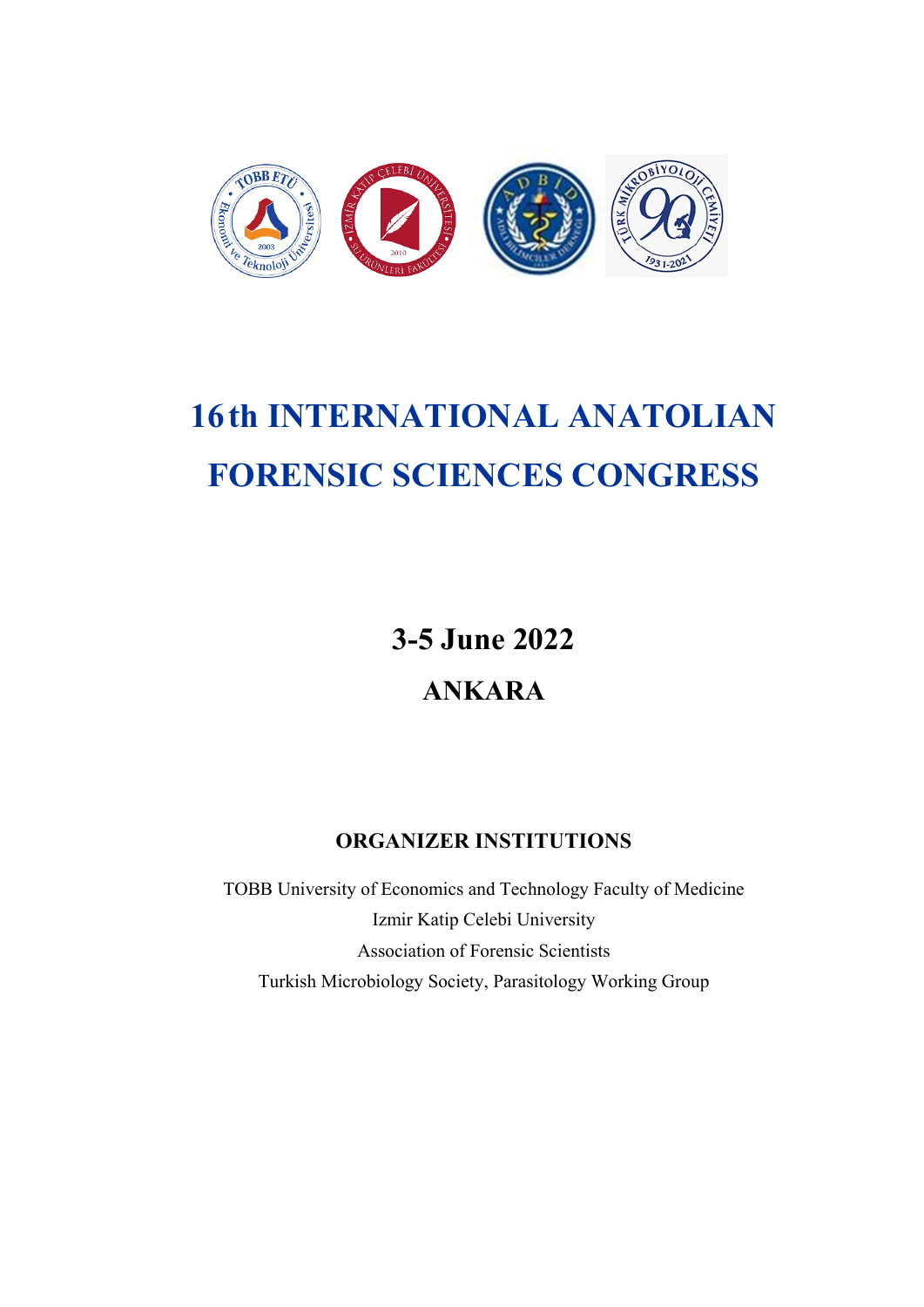#### **Dear Forensic Scientists,**

We are pleased to invite you to the 16th International Anatolian Forensic Sciences Congress, which we are organizing with TOBB Economy and Technology University Faculty of Medicine, Izmir Katip Celebi University, and Forensic Scientists Association on 3-5 June 2022. Our congress will be held in TOBB-ETU Congress Center's Conference Halls.

We believe that our Congress, which will increase the cooperation of those working in the field of Forensic Sciences and will be informed about the latest developments, will provide contributions that produce solutions on the subject of forensic sciences, will be an educational and guide especially for young researchers, and will be a good congress with its social activities.

We would like to thank very much the Rector of TOBB University of Economics and Technology Prof. Dr. Yusuf SARINAY supports and hosting the congress organization and the Dean of the Faculty of Medicine Prof. Dr. Nejat AKAR.

On behalf of the Board of Directors of our Association and the Organization Committee of the Congress, I would like to express that we will be happy to be with you, our esteemed colleagues, in this scientific and social sharing environment, and I present our respect and sincere.

#### **Prof. Dr. I. Hamit HANCI**

 President of Forensic Scientists Association Faculty Member of Izmir Kâtip Celebi University Faculty of Medicine, Department of Forensic Medicine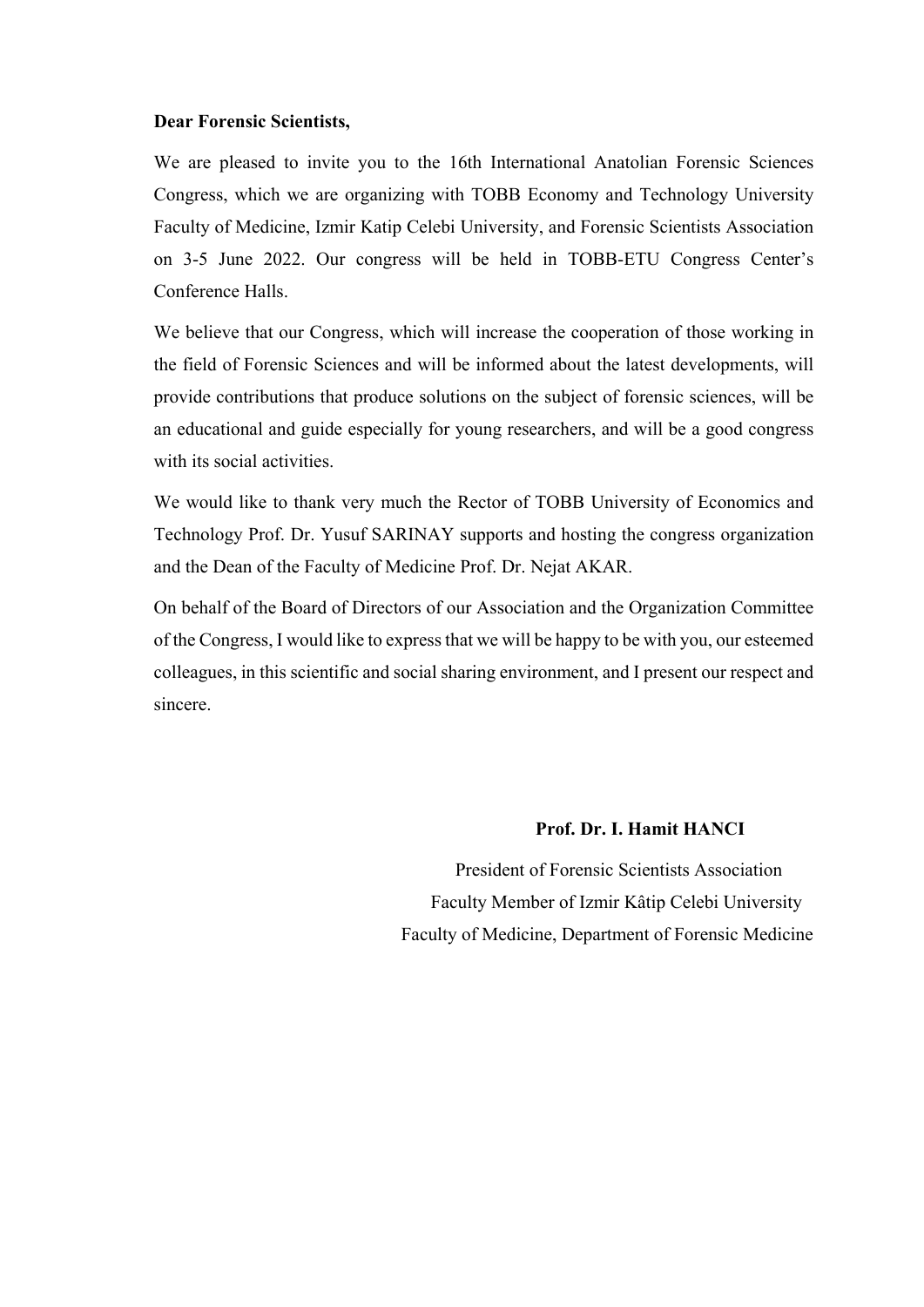# **16th INTERNATIONAL ANATOLIAN FORENSIC SCIENCES CONGRESS**

**Congress Date and Place 3-5 June 2022**

TOBB University of Economics and Technology Central Campus Social Facilities Building Great Hall Sogutozu-ANKARA

#### **Congress Language**

Turkish and English. Turkish - English simultaneous translation will be provided during the congress.

#### **HONORARY CHAIRMEN OF CONGRESS**

**Prof. Dr. Yusuf SARINAY** Rector, TOBB-Economics and Technology University

# **Prof. Dr. Saffet KÖSE**

Rector, Izmir Katip Celebi University

#### **CONGRESS CHAIRMEN**

**Prof. Dr. Nejat AKAR** Dean, TOBB-ETU Faculty of Medicine

#### **Prof. Dr. I. Hamit HANCI**

President of Forensic Scientists Association & Faculty Member of Department of Forensic Medicine, Faculty of Medicine, Izmir Katip Celebi University

#### **Prof. Dr. Aysegul TAYLAN OZKAN**

Head of Turkish Microbiology Society Parasitology Working Group and Faculty Member of Medical Microbiology Department, Faculty of Medicine, TOBB-ETU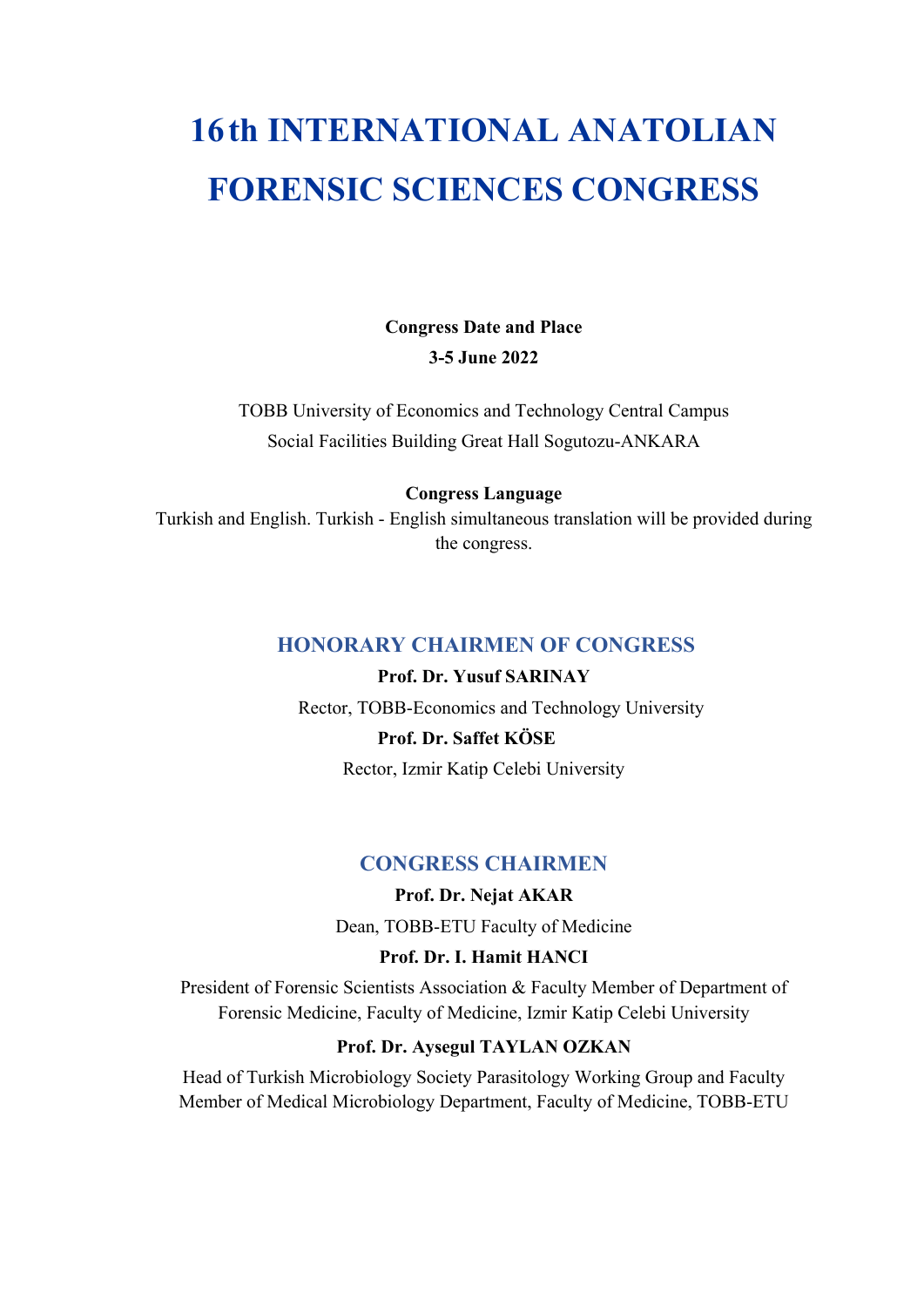#### **CONGRESS SECRETARIAT**

**Prof. Dr. Sevinc POLAT,** Yozgat Bozok University, Dean of Health Sciences Faculty, Yozgat

**Prof. Dr. Yurdagul ERDEM,** Kirikkale University, Dean of Health Sciences Faculty, Kirikkale

**Prof. Dr. Leyla Didem KOZACI,** Ankara Yildirim Beyazit University, Faculty of Medicine Department of Biochemistry, Ankara

**Dr. Dt. Muge AGIR,** Forensic Scientists Association, Chairman of the Forensic Detective Commission, Ankara

**Dr. Alp ASLAN,** Forensic Scientists Association, President of the Forensic Operational Research Commission, Ankara

**Dr. Dt. Bersan KARADEDE,** Orthodontist, Izmir

**Av. Devrim KARAKULAH,** General Secretary of the Association of Forensic Scientists, Ankara

**Communication[:16anadoluadlibilimlerkongre@gmail.com](mailto:16anadoluadlibilimlerkongre@gmail.com)**

### **LOCAL REGULATORY COMMITTEE**

**Assoc. Dr. Selma USLUCA,** Turkish General Directorate of Public Health, Microbiology Reference Laboratories and Biological Products Department; Turkish Microbiology Society Parasitology Working Group General Secretary, Ankara **Assist. Prof. Dr. Basak AKAR,** Ankara Yildirim Beyazit University, Faculty of Political Sciences, Ankara **Assist. Prof. Dr. Banu BURUK,** TOBB-ETU Faculty of Medicine, Ankara

**Assist. Prof. Dr. Elham BAHADOR ZIRH,** TOBB-ETU Faculty of Medicine, Ankara

**Assist. Prof. Dr. Parisa SHARAFI,** TOBB-ETU Faculty of Medicine, Ankara

**Dr. Yakup TATAR,** TOBB-ETU Faculty of Medicine, Ankara

**Ars. Gor. Ugur ASKIN,** Inonu University, Faculty of Law, Malatya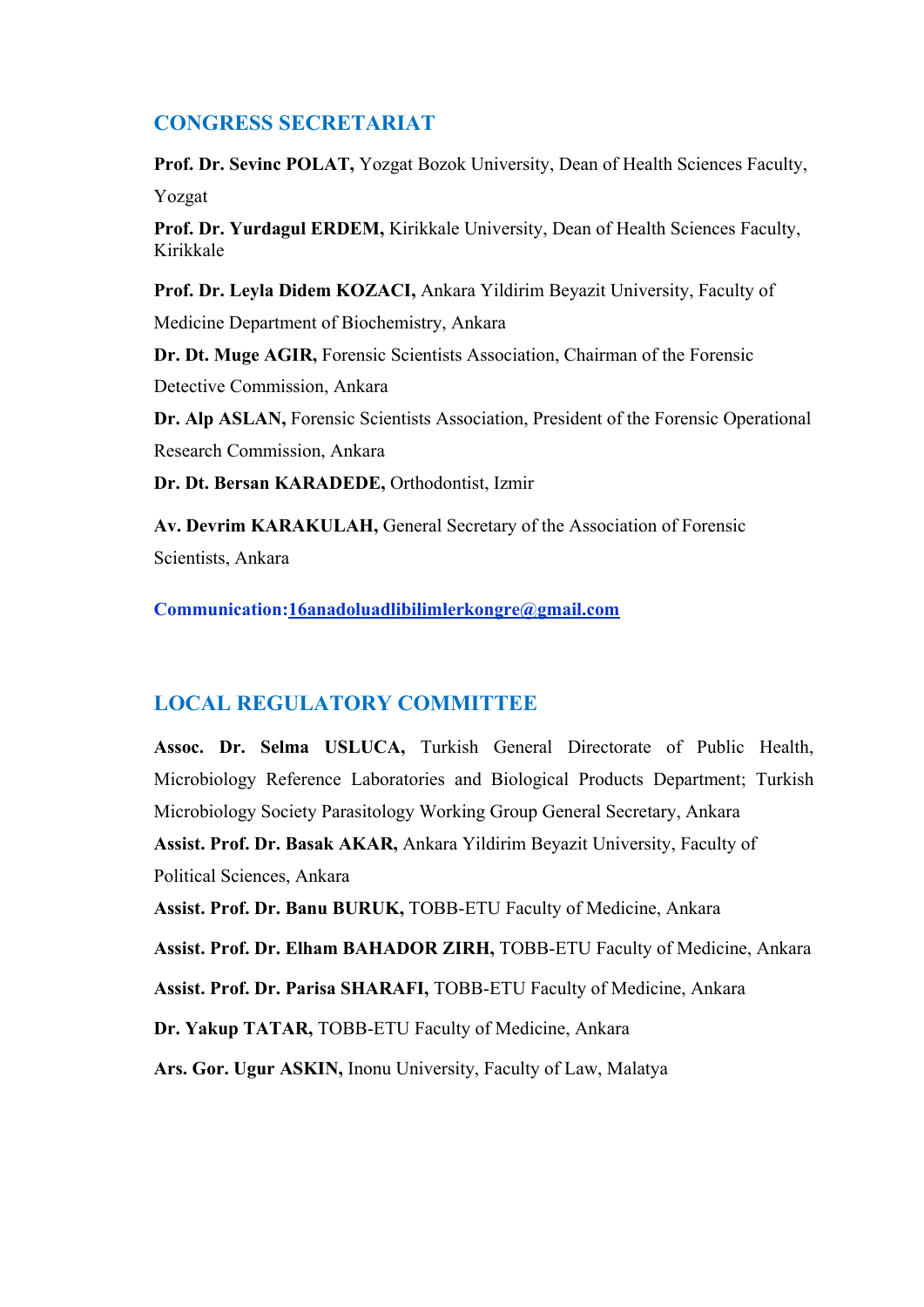# **SCIENTIFIC ADVISORY BOARD**

**Prof. Dr. Adalat HASANOV,** President of Azerbaijan Forensic Medicine Institute, Azerbaijan

**Prof. Dr. Adil ALLAHVERDIYEV,** Director of The V. Akhundov National Scientific Research Medical Prophylactic Institute Baku, Azerbaijan

**Prof. Dr. Ayla SEVIM EROL,** Head of Paleoanthropology Dept., LHGF, Ankara University, Ankara, Turkiye

**Prof. Dr. Cigdem KIRCA,** Dean of the Faculty of Law, TOBB ETU, Ankara, Turkiye

**Prof. Dr. Demet CANSARAN DUMAN,** Institute of Biotechnology, Ankara University, Ankara, Turkiye

**Prof. Dr. Emine Umran ORSCELIK,** Faculty of Veterinary Medicine, Kirikkale University, Kirikkale, Turkiye

**Prof. Dr. Enver YETKINER,** Dean of Faculty of Dentistry, Tinaztepe University, Izmir, Turkiye

**Prof. Dr. Funda DOGRUMAN AL,** Faculty of Medicine, Gazi University, Ankara, Turkiye

**Prof. Dr. Gultekin YILDIZ,** Faculty of Veterinary Medicine, Ankara University, Ankara, Turkiye

**Prof. Dr. Gulten KAVAK,** Dean of Faculty of Dentistry, IKCU, Izmir, Turkiye

**Prof. Dr. Gurol CANTURK,** Head of Forensic Medicine Department, Faculty of Medicine, Ankara University, Ankara, Turkiye

**Prof. Dr. Hatice DEMIRBAS,** Head of Psychology Department, Faculty of Literature, Haci Bayram Veli University Ankara, Turkiye

**Prof. Dr. J. Sedef GOCMEN,** Head of Medical Microbiology Department, Faculty of Medicine, TOBB-ETU Ankara, Turkiye

**Prof. Dr. Kosta Y. MUMCUOGLU,** Faculty of Medicine, Hebrew University, Jerusalem, Israel

**Prof. Dr. Levent KENAR,** Head of Medical CBRN Department, Faculty of Medicine, University of Health Sciences Ankara, Turkiye

**Prof. Dr. Leyla Didem KOZACI,** Department of Biochemistry, Faculty of Medicine, AYBU Ankara, Turkiye

**Prof. Dr. Dr. M. Irfan KARADEDE,** Department of Orthodontics, Faculty of Dentistry, Izmir Katip Celebi University, Izmir, Turkiye

**Prof. Dr. M. Fevzi POLAT,** Head of the Department of Basic Medical Sciences, Faculty of Medicine, Yozgat Bozok University Yozgat, Turkiye

**Prof. Dr. Mujdegul TURKERI,** Universita degli Studi di Roma La Sapienza, Italy

**Prof. Dr. Nazan ERSIN,** Dean of Faculty of Dentistry, Ege University, Izmir, Turkiye

**Prof. Dr. Nesrin COBANOGLU,** Department of History of Medicine and Ethics, Faculty of Medicine, Gazi University, Ankara, Turkiye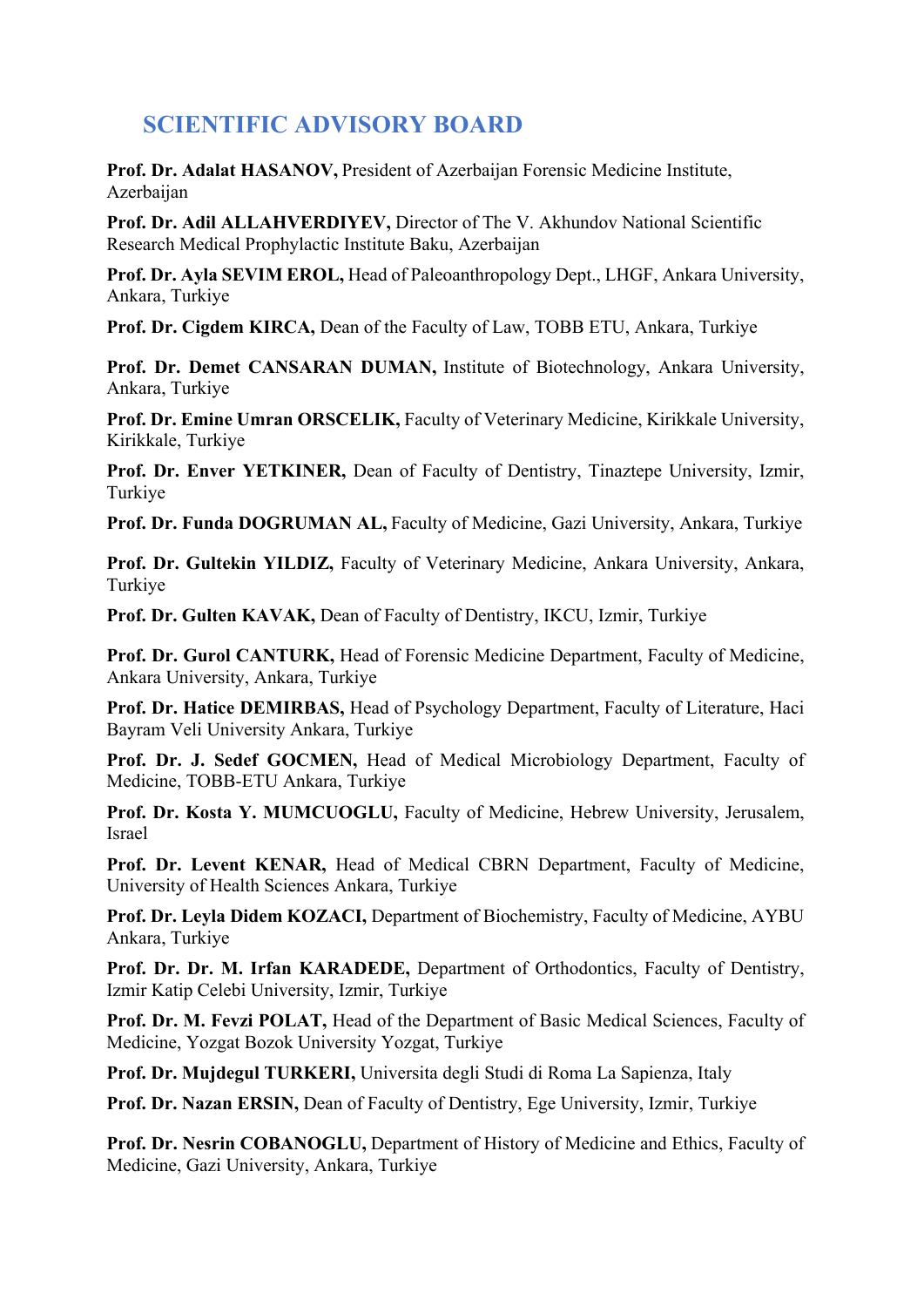**Prof. Dr. Nevzat ARTIK,** Director of Food Safety Institute Ankara University, Ankara, Turkiye

**Prof. Dr. O. P. JASCHUA,** India

**Prof. Dr. Omer BOSTANCI,** Head of the Department of Basic Medical Sciences, Faculty of Medicine, Hitit University, Corum, Turkiye

**Prof. Dr. Ozcan OZKAN,** Dean of Faculty of Health Sciences**,** Cankiri Karatekin University, Cankiri, Turkiye

**Prof. Dr. Recep AKDUR,** Department of Public Health, Faculty of Medicine, Baskent University, Ankara, Turkiye

**Prof. Dr. Serkan CINARLI,** Dean of the Faculty of Law, Bakircay University, Izmir, Turkiye

**Prof. Dr. Sevinc POLAT,** Dean of Faculty of Health Sciences**,** Yozgat Bozok University, Yozgat, Turkiye

**Prof. Sinegugu (SINE) DUMA**, University of Kwazulu-Natal, South Africa

**Prof. Dr. Tonay INCEBOZ,** Faculty of Medicine, Dokuz Eylul University, Izmir, Turkiye

**Prof. Dr. Turan AKKOYUN,** Dean of Soke Faculty of Business Aydin Adnan Menderes University, Aydin, Turkiye

**Prof. Dr. Yurdagul ERDEM,** Dean of Faculty of Health Sciences**,** Kirikkale University, Kirikkale, Turkiye

**Prof. Dr. Zerrin ERKOL,** Head of Forensic Medicine Department, Faculty of Medicine, Bolu Izzet Baysal University, Bolu, Turkiye

**Altay SUROY,** Constitutional Court of Kosovo (Former Minister of Justice of Kosovo), Kosovo

**Assoc. Dr. Aysegul SARBAK,** Faculty of Arts and Sciences, Hitit University, Corum, Turkiye

**Assoc. Dr. Ayse Semra GURESER,** Faculty of Medicine, Hitit University, Corum, Turkiye

**Assoc. Dr. Derya Dirim ERDOGAN,** Faculty of Medicine, Ege University, Izmir, Turkiye

**Assoc. Dr. Djursun KARASARTOVA,** (Faculty of Medicine, Hitit University, Corum, Turkiye) Kyrgyzstan

**Assoc. Dr. Emine ONER KAYA,** Banking and Insurance Vocational School, Haci Bayram Veli University, Ankara, Turkiye

**Assoc. Dr. Emrah RUH,** Faculty of Medicine, Yakin Dogu University, Nicosia, TRNC

**Assoc. Prof. Jamal MUSAYEV,** Azerbaijan

**Assoc. Dr. M. Kursat DERICI,** Vice President, T.R. Ministry of Health, Turkey Medicines and Medical Devices Agency, Ankara, Turkiye

**Assoc. Prof. Melahat BAGIROVA,** The V. Akhundov National Scientific Research Medical Prophylactic Institute Baku, Azerbaijan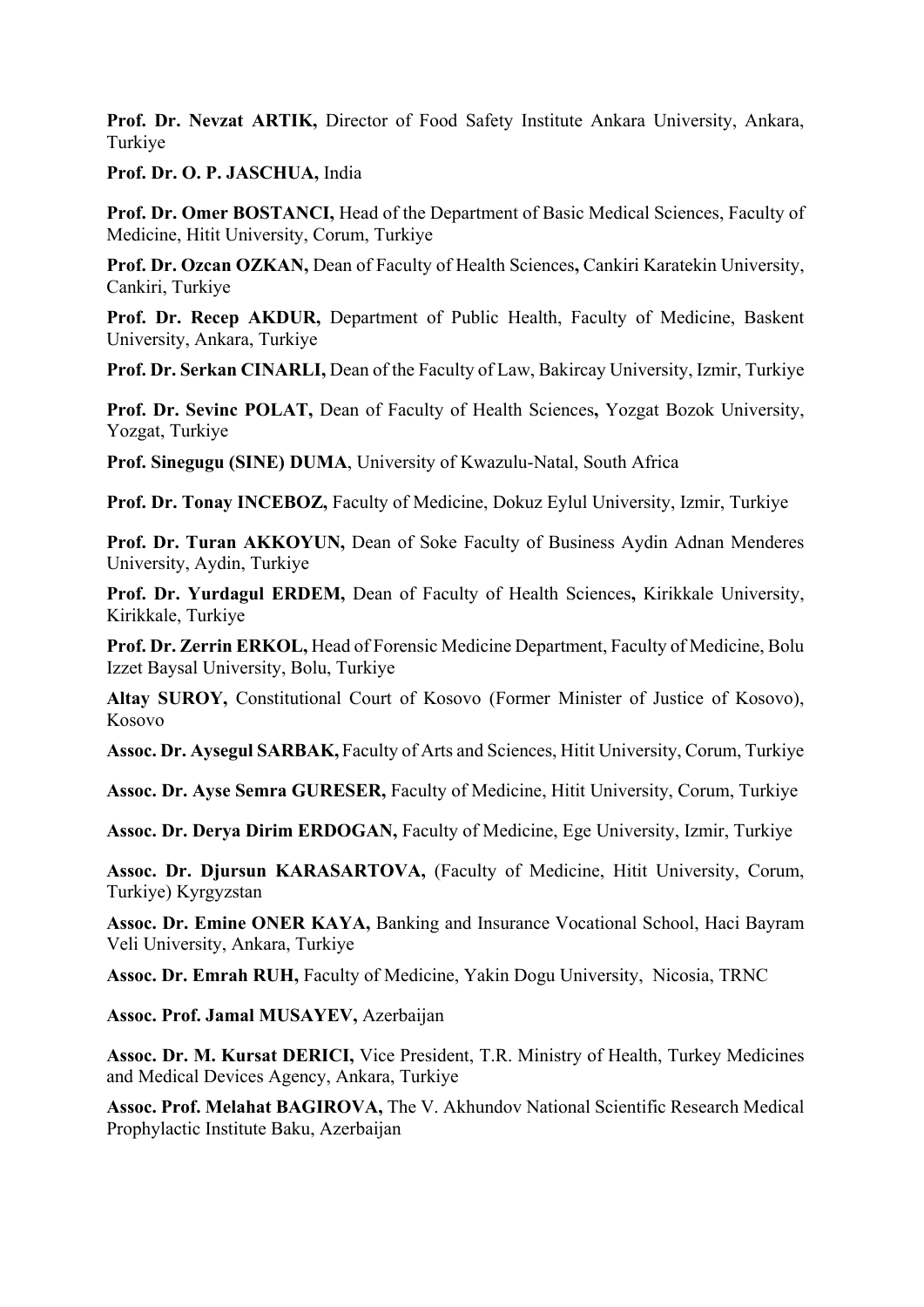**Assoc. Prof. Mirna FAWAZ,** Beirut Arab University, Faculty of Health Sciences, Beirut, Lebanon

**Assoc. Prof. Nuno OSORIO,** School of Medicine, Minho University, Portugal

**Assoc. Dr. Orhan MERAL,** Head of Forensic Medicine Department, Faculty of Medicine, Bakircay University, Izmir, Turkiye

**Assoc. Dr. P. Elif EKMEKCI,** Dean of Faculty of Medicine, TOBB-ETU, Ankara, Turkiye

**Assoc. Prof. Sarah CHURCH**- Acting Dean & Head of Division & Institute of Health & Social Care, School of Nursing & Midwifery London South Bank University, England

**Assoc. Dr. Umut GAZI,** Faculty of Medicine, Yakin Dogu University, Nicosia, TRNC

**Assoc. Dr. Yunus Emre BEYHAN,** Faculty of Medicine, Van Yuzuncu Yil University, Van, Turkiye

**Assist Prof. Abdulali ALIEV,** Dagestan, Russian Federation

**Assist Prof. Aliya MUTALLIMOVA**, (Faculty of Theology, Yozgat Bozok University) Tatarstan, Russian Federation

**Assist. Prof. Dadash MUTALLIMOV,** (Yozgat Bozok University), Baku Azerbaijan

**Assist. Prof. Emrah EMIRAL,** Forensic Medicine Department, Faculty of Medicine, Ankara University, Ankara, Turkiye

**Assist Prof. Dr. Essia Ries AHMED,** University of Nizwa, Umman

**Assist Prof. Dr. Parisa SHARAFI, (**Faculty of Medicine, TOBB-ETU), Iran

**Assist Prof. Dr. Suykum KARASARTOVA,** (Technical Sciences Vocational School, Hitit University, Corum, Turkiye), Kyrgyzstan

**Dr. Ahmed Samim NASERI,** Afghanistan

**Dr. Atafeh MARJAEI,** Faculty of Medicine Department of Forensic Medicine, Iran Tehran University, Iran

**Dr. Ayhan OZKAN,** Ankara Deputy Governor, Ankara, Turkiye

**Dr. Dt. Beyza KARADEDE UNAL,** Head of Dentistry Services Department, Health Services Vocational High School, Izmir Kâtip Celebi University, Turkiye

**Dr. Burak HUSEYIN,** Greece

**Dr. Elena GULSUM,** Russian Federation

**Dr. Emjed ELUBEYD,** Syria

**Dr. Halime SAFARLI,** The V. Akhundov National Scientific Research Medical Prophylactic Institute Baku, Azerbaijan

**Op. Dr. Huseyin BEKIR,** Greece

**Dr. Izzah Elif ZAMIR KHAN,** Pakistan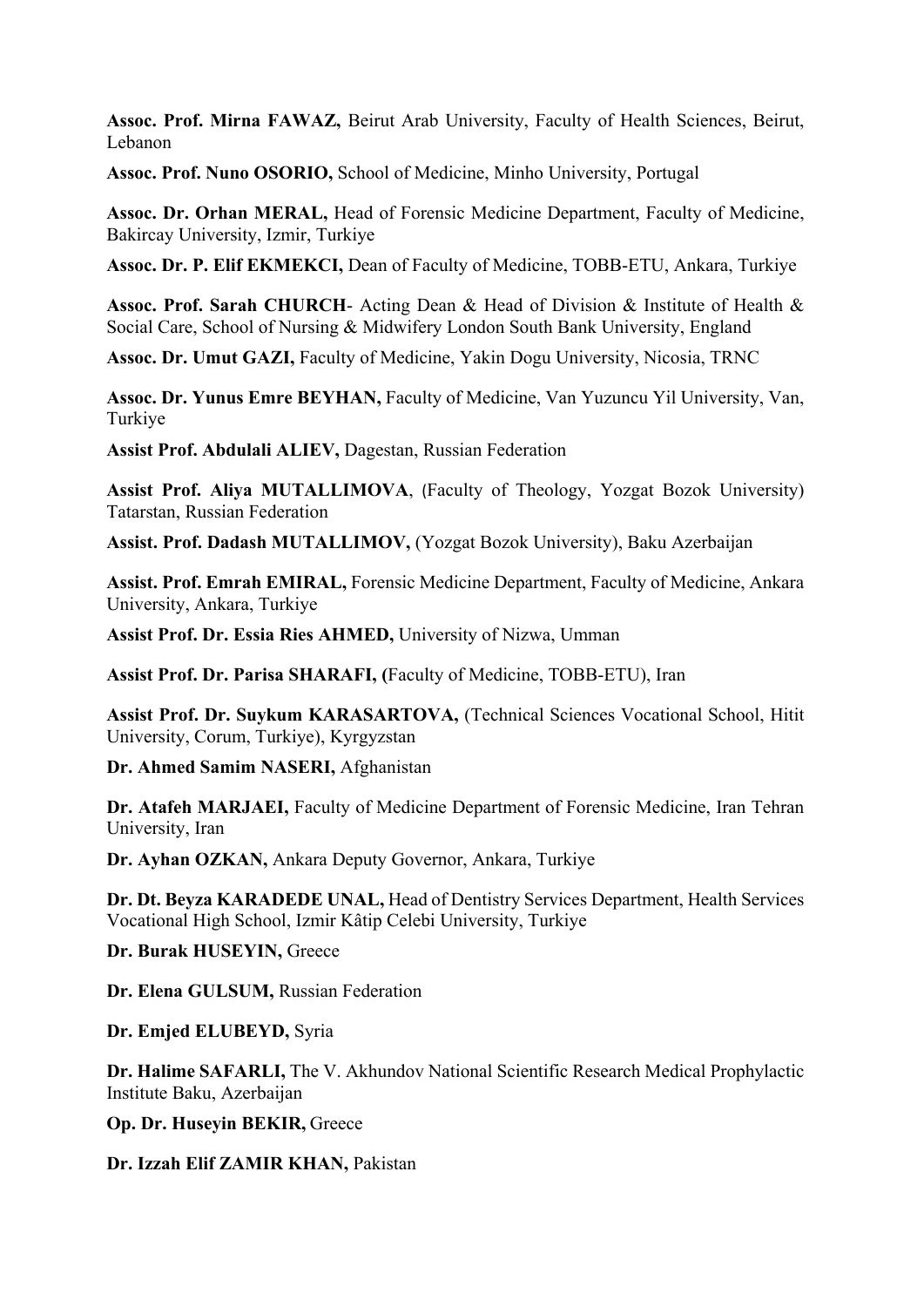**Dr. Jamila JAHID,** Afghanistan

**Dr. Leila SHAHVIRDI,** Biological Antropology, Iran

#### **Dr. M. Meraj ALAM SIDIQUI,** Nepal

**Dr. Mojtaba JALISS,** Afghanistan

**Dr. Muhammed NABI TARAKI,** Afghanistan

**Dr. Murat OGDUR.** Institute of Forensic Sciences, Istanbul University, İstanbul, Turkiye

**Dr. Nadeem ULLAH,** Department of Medical Microbiology, Karolinska Institute, Stockholm, Switzerland

**Dr. Nagat BALABAN,** Freelance Physician, MD PhD, Libya

**Dr. Sabir ASKEROV,** Kyrgyzstan

**Dr. Said Zabihullah NOORI,** Afghanistan

**Dr. Seda SERHATLIOGLU,** University of Copenhagen, Denmark

**Dr. Stefan PANAITOV,** Bulgaria

**Dr. Tariq Tawfeeq Yousif ALABDULLAH,** Discipline of Accounting, College of Administration and Economics, University of Basrah, Iraq

#### **Dr. Zamira JALOLIDDINOVA**, Uzbekistan

**Dr. Zenaide Cavalcanti de Medeiros KEMBEIS**, President of Forensic Nurse Brazilian Association, Brazil Dr. Vania Baioni - International President of the Brazilian Association of Forensic Nursing in the United State

#### **Vet. Daryus SHAHVIRDI,** Iran

**Muhammed Resit ELDERSEVI,** (General Directorate of Education Department, TRT), Syria

**RN. Merve KADIOGLU,** UNC Health Care REX Hospital Mother & Baby Nurse, North Carolina

**Valbona KEQEKOLLA** Infermiere/Ekzaminere Mjeko Ligjore, Instituti I Mjekesise Ligjore/Ministria e Drejtesise, Kosovo

**Venera MEHMETI,** Infermiere/Ekzaminere Mjeko Ligjore, Instituti I Mjekesise Ligjore/Ministria e Drejtesise, Kosovo

**Virginia A. LYNCH,** MSN, RN, FCNS, DF-IAFN, FAAFS, FAAN, Colorado, United States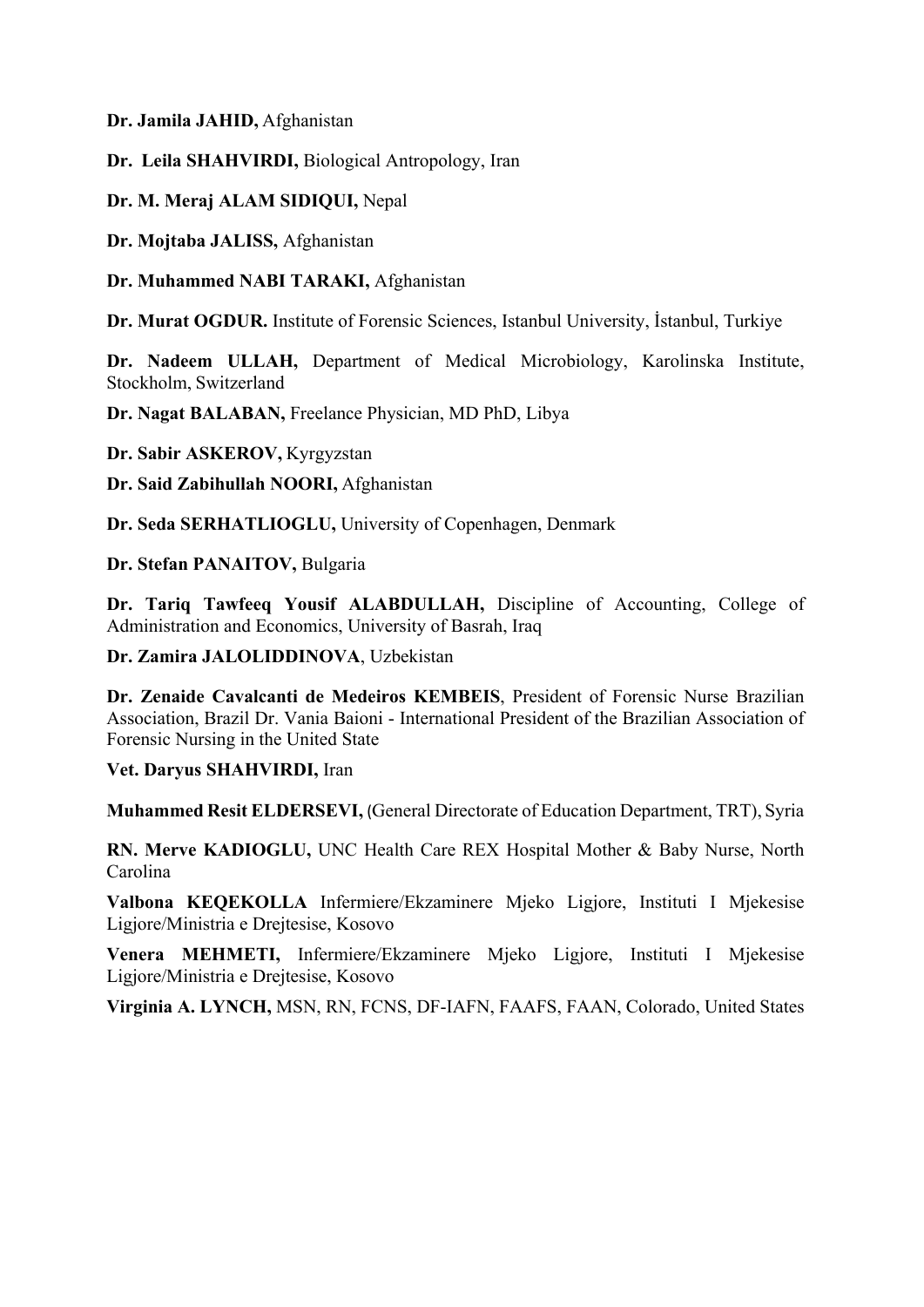#### **SUBMISSION INSTRUCTIONS**

- Submitted papers will be considered as oral/poster papers.
- Papers will be accepted as full text only via e-mail (16anadoluadlibilimlerkongre $\omega$ ) gmail.com)
- Sample paper templates in both English and Turkish paper are available on the congress website as a word file. All papers must be prepared in this format.
- All scientific studies must have "Ethics Committee and Institutional Permission". There is no such requirement for review articles.
- In studies produced from theses, the name of the thesis advisor must be added as the second author.
- It is required that the studies sent to our congress have not been presented and published in another congress before. In this regard, all participants are responsible and liable for the studies they have sent to our congress. In case of ethical and legal problems that may arise, all liability belongs to the author, who unilaterally sends the work and publication to the system. Our Congress reserves all its legal and other rights against such negativities.
- Since the submitted abstracts will be printed in the same way, attention should be paid to typographical errors. The authors are responsible for all typographical errors.
- Participants can present their papers in "English or Turkish".
- After the evaluation process, the papers (oral/poster paper) will be evaluated as accepted or rejected. Rejected papers will not be included in our congress.
- Full texts should not exceed 8 pages including the bibliography.
- Full texts will be included in the Proceedings of our Congress.

#### **WRITING RULES**

- The names and surnames of the authors should be clearly written. Academic titles should not be used in author names. Names should be written in capital letters for only first letter, and surnames should be written in capital letters. e.g: Izzet ULKER
- The name of the individual who present the paper should be underlined.
- Authors' institutional information should be clearly stated in all abstract works and authors' information should be entered in the information panel on the web system in full. Mail address, institutional information, telephone numbers and other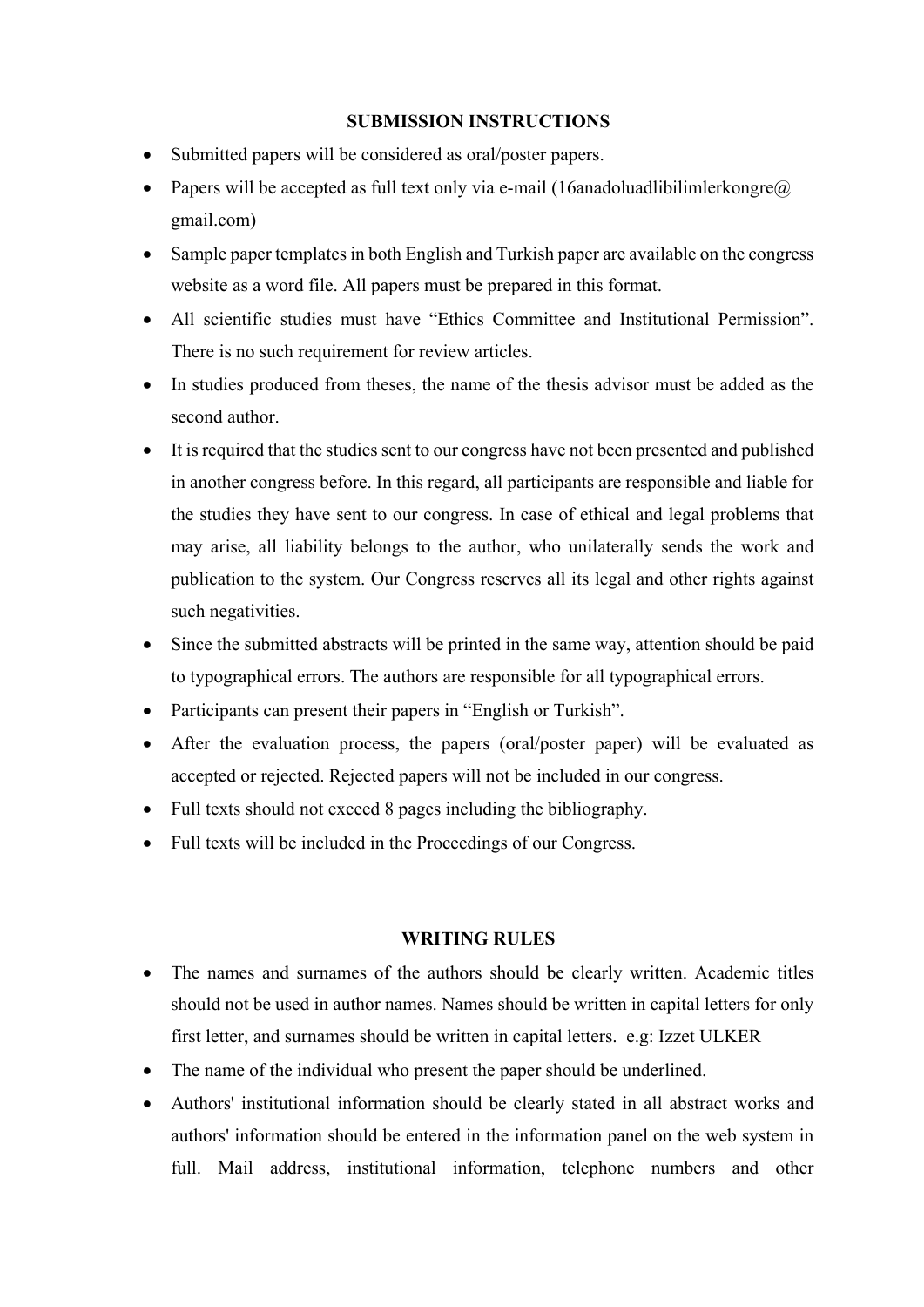communication information of the authors in all papers and posters should be registered on the system in full during the registration process. Since all the information about the conference is made through your membership information in this system, the congress will not be responsible for any problems that may arise due to a possible information problem.

e.g: Xxxx University, Faculty of Health Sciences, Xxxx Department, Erzurum, Turkey, E-mail: xxxxxx@gmail.com

• Abstract titles should be written using capital letters characters and abbreviations should not be used in the title as much as possible.

e.g: THE EFFECT OF STRESS-INDUCED CORTISOL ON THE PAIN

- If the abbreviation is used in the abstract, the full name of the abbreviation should be stated in parentheses.
- Abstracts should not exceed 150-300 words, excluding the title and author names.
- Abstracts should be sent as a single file (pdf) in both Turkish and English abstracts.
- Turkish papers "Amac, Yöntem, Bulgular, Sonuc"; English papers include "Aim, Method, Results, Conclusion" sections and reviews; The definition of the problem should be structured to include the Purpose, Theoretical Framework and Conclusion sections. Paper submissions for foreign participants will only be in the form of an English abstract.
- Keywords (3-5 words) related to the study subject should be added to the end of the Turkish abstract, and keywords should be added to the end of the English abstract. Keywords to be used in the abstract should be written in alphabetical order with a comma between them.
- The abstract should be written on A4 size paper with 1.5 line spacing, justified, 12 point Times New Roman font and 2.5 cm margins from the top, bottom, right and left edges.
- Abstract titles should be written using capital letters.

#### **ASSESSMENT OF PAPERS**

Evaluation of the papers will be done by the Scientific and Advisory Board. The result of the evaluation will be sent to all the paper owners as a result letter and will be announced on the website.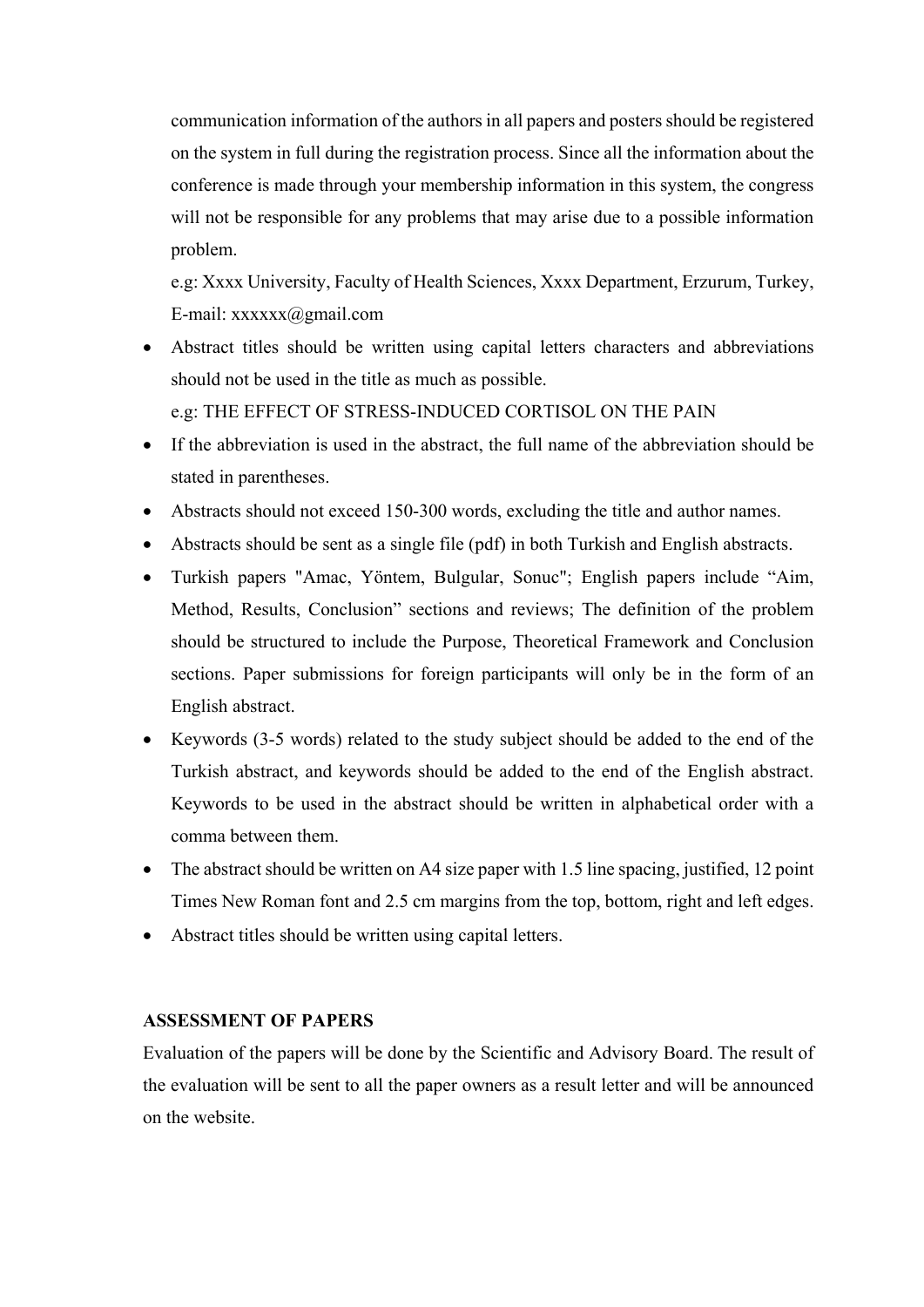#### **IMPORTANT NOTES**

- Papers for which the congress fee is not paid will not be evaluated.
- No refunds are made for unsubmitted papers.

• After the congress, the proceedings book containing the accepted and presented papers will be sent to all participants as "PDF". Even if registered, any paper that is not presented will not be included in the congress proceedings book. All participants must submit their oral/poster papers.

• Congress sessions will be held in TOBB ETU Main Campus Social Facilities Great Hall.

• Scientific program; will consist of invited speakers, and oral and poster presentation sessions.

• Recommended poster sizes: 70x100 cm.

• Papers will be prepared in PowerPoint program and will be limited to 10 minutes including discussion.

• Congress language will be Turkish and English.

• For accommodation, all participants are required to make a reservation by contacting the relevant hotel or institution in person. Accommodation fee will be paid directly to the property.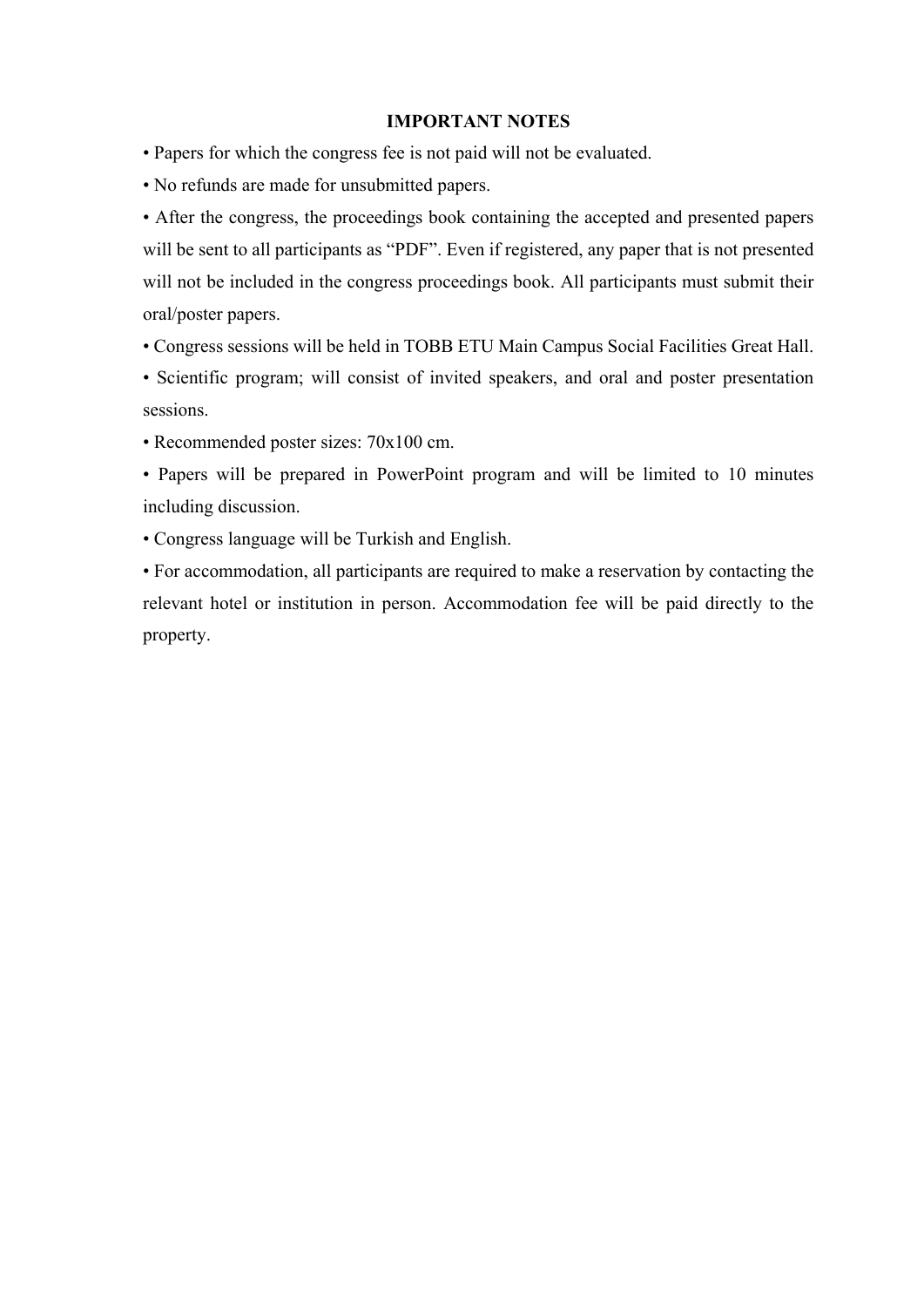# **PAPERS TITLE TURKISH PAPERS TITLE ENGLISH**

# **First AUTHOR1, Second AUTHOR2 1Institution, Department, City, Country, e-mail: 2 Institution, Department, City, Country, e-mail:**

#### **ABSTRACT(maximum 300 words)**

**Aim:**xxxxxxxxxxxxxxxxxxxxxxxxxxxxxxxxxxxxxxxxxxxxxxxxxxxxxxxxxxxxxxxxxxxxxxx xxxxxxxxxxxxxxxxxxxxxxxxxxxxxxxxxxxxxxxxxxxxxxxxxxxxxxxxxxxxxxxxxxxxxxxxxxx xxxxxxxxxxxxxxxxxxxxxxxxxxxxxxxxxxxxxx

**Method:**xxxxxxxxxxxxxxxxxxxxxxxxxxxxxxxxxxxxxxxxxxxxxxxxxxxxxxxxxxxxxxxxxxxx xxxxxxxxxxxxxxxxxxxxxxxxxxxxxxxxxxxxxxxxxxxxxxxxxxxxxxxxxxxxxxxxxxxxxxxxxxx xxxxxxxxxxxxxxxxxxxxxxxxxxxxxxxxxxxxxxxxxxxxxxxxxxxxxxxxxxxxxxxxxxxxxxxxxxx xxxxxxxxxxxxxxxxxxxxxxxxxxxxxxxxxxxxxxxxxxxxxxxxxxxxxxxxxxx

**Results:**xxxxxxxxxxxxxxxxxxxxxxxxxxxxxxxxxxxxxxxxxxxxxxxxxxxxxxxxxxxxxxxxxxxx xxxxxxxxxxxxxxxxxxxxxxxxxxxxxxxxxxxxxxxxxxxxxxxxxxxxxxxxxxxxxxxxxxxxxxxxxxx xxxxxxxxxxxxxxxxxxxxxxxxxxxxxxxxxxxxxxxxxxxxxxxxxxxxxxxxxxxxxxxxxxxxxxxxxxx xxxxxxxxxxxxxxxxxxxxxxxxxxxxxxxxxxxxxxxxxxxxxxxxxxxxxxxxxxxxxxxxxxxxxxxxxxx xxxxxxxxxxxxxxxxxxxxxxxxxxx

**Conclusion:**xxxxxxxxxxxxxxxxxxxxxxxxxxxxxxxxxxxxxxxxxxxxxxxxxxxxxxxxxxxxxxxxx xxxxxxxxxxxxxxxxxxxxxxxxxxxxxxxxxxxxxxxxxxxxxxxxxxxxxxxxxxxxxxxxxxxxxxxxxxx xxxxxxxxxxxxxxxxxxxxxxxxxxxxxxxxxxxxxxxxxxxxxxxxxxxxxxxxxxxxxxxxxxxxxxxxxxx xxxxxxxxxxxxxxxxxxxxxxxxxxxxxxxxxxxxxxxxxxxxxxxxxxxxxxxxxxxxxxxxxxxxxxxxxxx xxxxxxxxxxxxxxxxxxxxxxxxxxxxxxxxxxxxxxxxxxxxxxxxxxxxxxxxxxxxxxxxxxxxxxxxxxx xxxxxxxx

**Keywords:** xxx, xxx, xxx, xxx, xxx **(3-5 Keywords)**